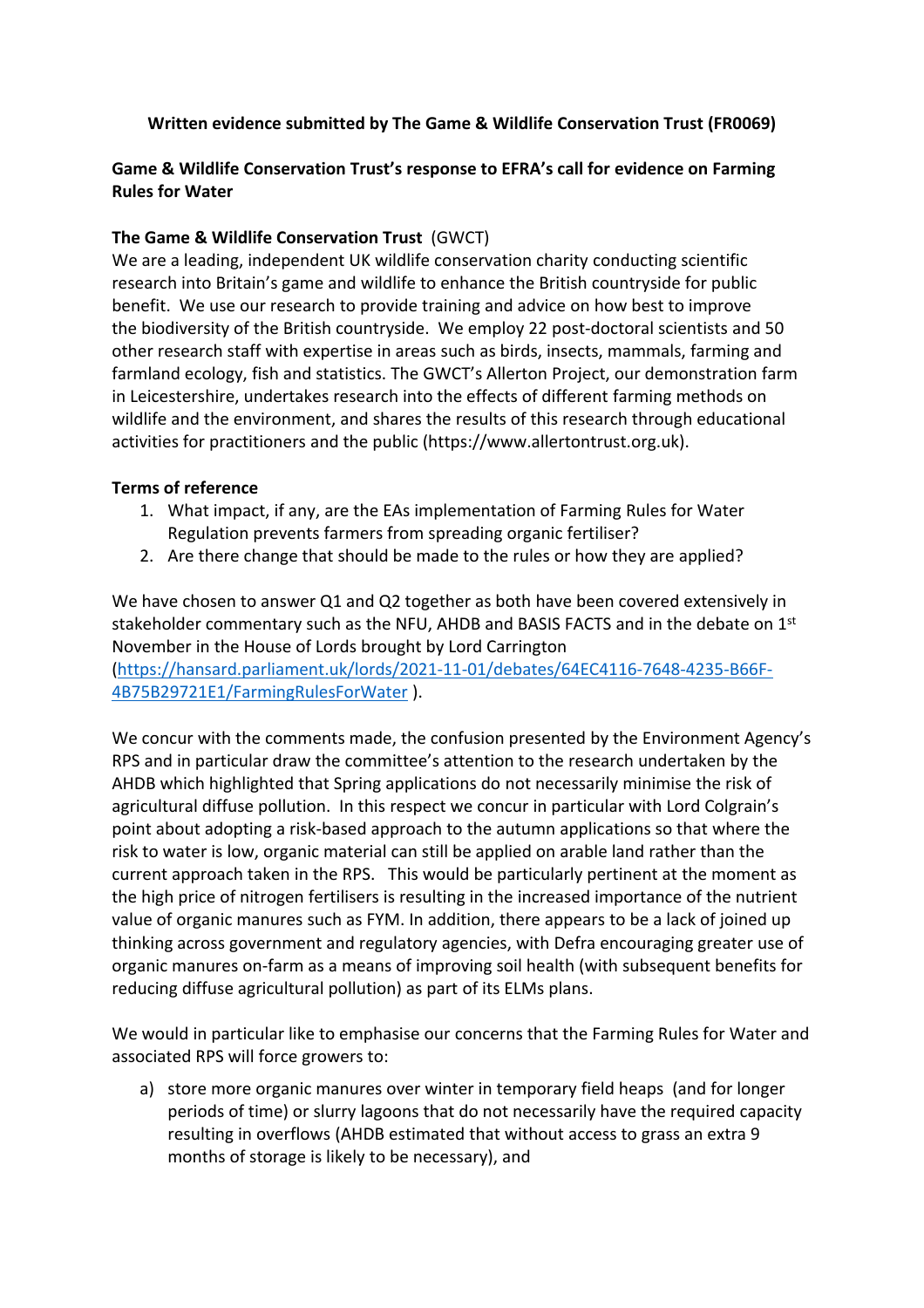b) move the application to the Spring when number of days available for safe spreading soils is likely to be fewer than the Autumn as soils are likely to be nearer field capacity i.e wet which in turn will lead to more soil damage and compaction (particularly on clay and medium textured soils) resulting in increased field run-off and erosion. This includes the top-dressing of autumn cereals in the Spring which would not be incorporated (as it would in the Autumn when applied in front of the drill) resulting in more air and water pollution (i.e. pollution swapping - ammonia to air and phosphorus to water).

It should also be recognised that step 3 of the Environment Agency's Contingency Plan for the RPS on Farming Rules for Water stretches the credibility of what farmers are willing to attempt. That a valuable resource of nutrients (particularly given our point about the cost of fertilisers at the moment) would be transported to an anaerobic digestion plant or sewage treatment works for disposal rather than spread on fields is to demonstrate a poor understanding of the realities on the ground, in terms of the logistical, economic and environmental challenges and costs involved. Policy must be consistent, practical and grounded in reality to retain credibility.

Our final point is that whilst we applaud this Government's ambition to clean up our freshwaters through increased regulation, the focus should not just be on the agricultural industry, which is, often incorrectly, accused of pollution that has come from other rural sources such as Sewage Treatment Works and septic tanks. The relative contribution of domestic and agricultural sources varies with scale and between catchments but research that we have contributed to highlights the fact that sewage treatment works are consistently a major source.

3. What are the best ways/methods of preventing agricultural diffuse pollution?

We remain of the view that if farmers and growers follow the rules (especially buffer zones and slope gradients) so that autumn applications are well managed they remain the best way of getting organic manures onto the land in the most risk-averse way. We acknowledge that there is bad practice out there but that should not result in the vast majority of those who do comply being penalised. There are also different issues to consider around different types of organic manure, which can have very different properties and risk factors.

However we would emphasise the value of wider buffer strips to reduce all manner of agricultural pollution, as well as the more precision application of digestate and liquid manures – both of which are to be encouraged in ELM. The funding available in the Farming Investment Fund and associated grant schemes is therefore to be welcomed in regard to aiding investment in both precision technologies and modern storage infrastructure, but continued acknowledgement should be made that many smaller farms, especially in the tenanted sector, will still struggle to find sufficient capital to invest at the speed required.

In our Water Friendly Farming project [\(https://www.allertontrust.org.uk/research/water](https://www.allertontrust.org.uk/research/water-friendly-farming/)[friendly-farming/\)](https://www.allertontrust.org.uk/research/water-friendly-farming/) we have used a combination of practical empirical research and hydrological modelling to explore the potential for improving the aquatic environment in agricultural catchments. Combined with replicated experiments on our own farm, these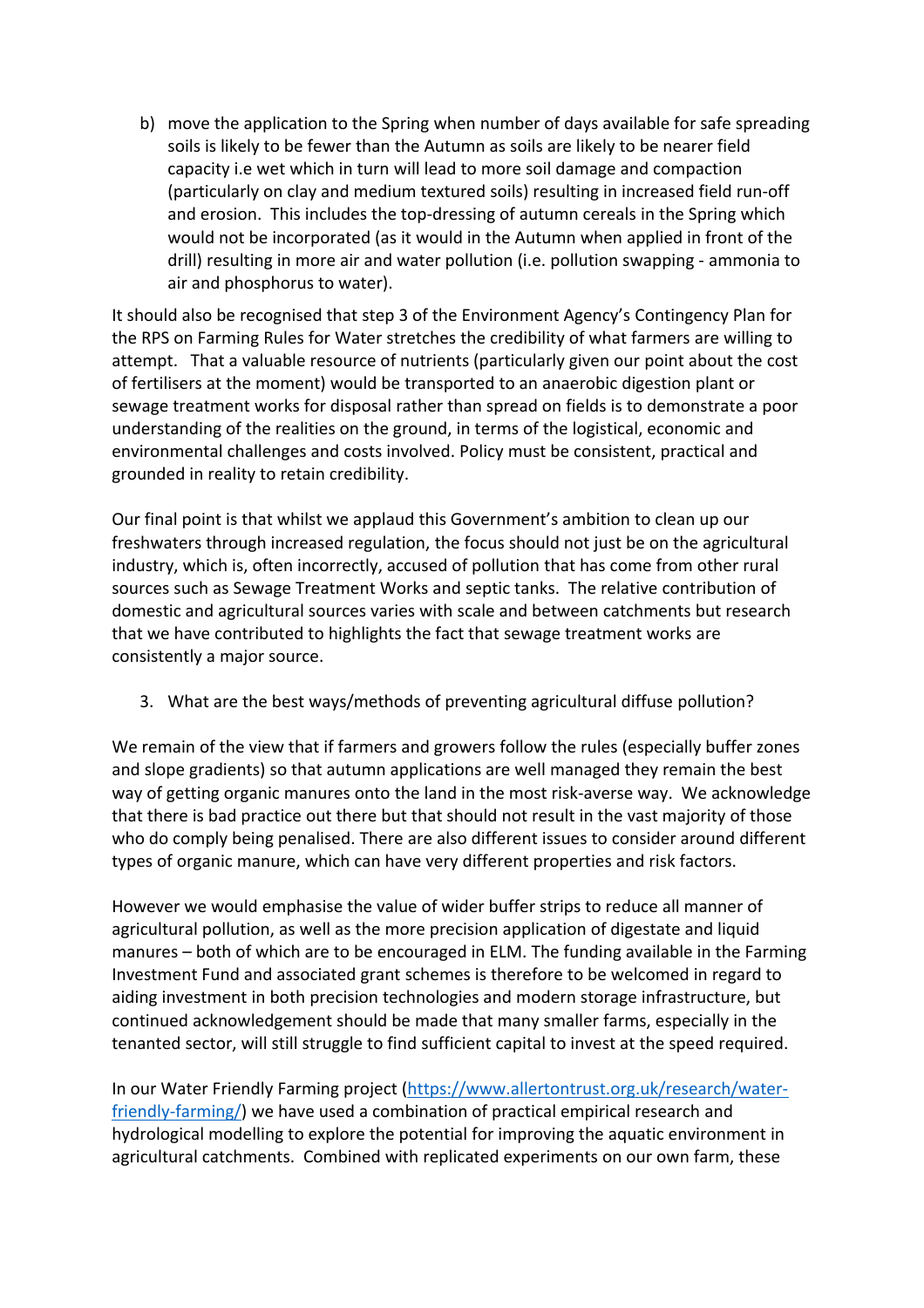provide a guide to potential approaches that are applicable to a large part of lowland England.

The main message is that no single measure will deliver the required benefits and that the efficacy of some measures is dependent on local conditions such as soil type and topography. Wide buffer strips have an important role but their efficacy is compromised by undulating topography (and concentrated flow) and field drains. Sediment traps have a role on sand and silt soils but less so on clay soils. Reducing soil compaction and increasing organic matter increase water infiltration rates, reducing surface runoff. Direct drilling can reduce soil and nutrient loss to water through improvements to soil health and function. Incorporating grass leys into rotations can improve water infiltration rates, especially where deep-rooting cultivars are adopted, and soil compaction and intensive grazing are avoided.

In addition to the WFF research we also draw your attention to work by Zhang et al 2012 in the Hampshire Avon catchment. This found that current mitigation measures reduced the amount of phosphorus lost by 10% and nitrate by 4% and that the theoretical maxima if all technically feasible measures were installed would be, respectively, 47% and 22%. This suggests that the theoretical benefits expected are not necessarily realised in practice.

We are also concerned that Farming Rules for Water are ONLY considering water and focussing strongly on nitrate. In many circumstances it will not be practical for farmers to apply manure in spring, leading to changes in practice which increase the risk of other emissions including ammonia to air, and phosphate to water (as mentioned above). This lack of whole cycle thinking will result in the unintended consequences such as pollution swapping.

Given there is growing evidence of what works and what is less successful with soil type, weather events and timing of operation (in relation to crop cover) the key variants in the magnitude of run-off and diffuse pollution, ELMs could be used to encourage the adoption of the mitigation measures mentioned above, as well as soil management and health, to operate alongside the FRW. There is a need for schemes that have the potential for the geographical targeting of measures that is necessary for optimum efficacy.

It is important to consider both nutrient and sediment loads and concentrations as the former represent the greatest loss from the system and impact on coastal waters, while the latter has greatest ecological impact in freshwater bodies, from ditches and ponds to rivers and lakes. Concentrations obviously increase with low flows in summer, a factor that is expected to increase with climate change.

Finally it is important that nutrient use efficiency is encouraged. Currently NUE on arable farms is c60% although there is scope to increase this to 80%. Emerging research results suggest that better soil management may reduce the stores of phosphate in soils and the need for additional applications. We need the science to understand what the safe level of nutrients in the soil is and the understanding of how to maximise efficiency. In this way we can reduce losses to the system. In this sense, provisions to require more expansive soil nutrient sampling in ELMs are to be welcomed.